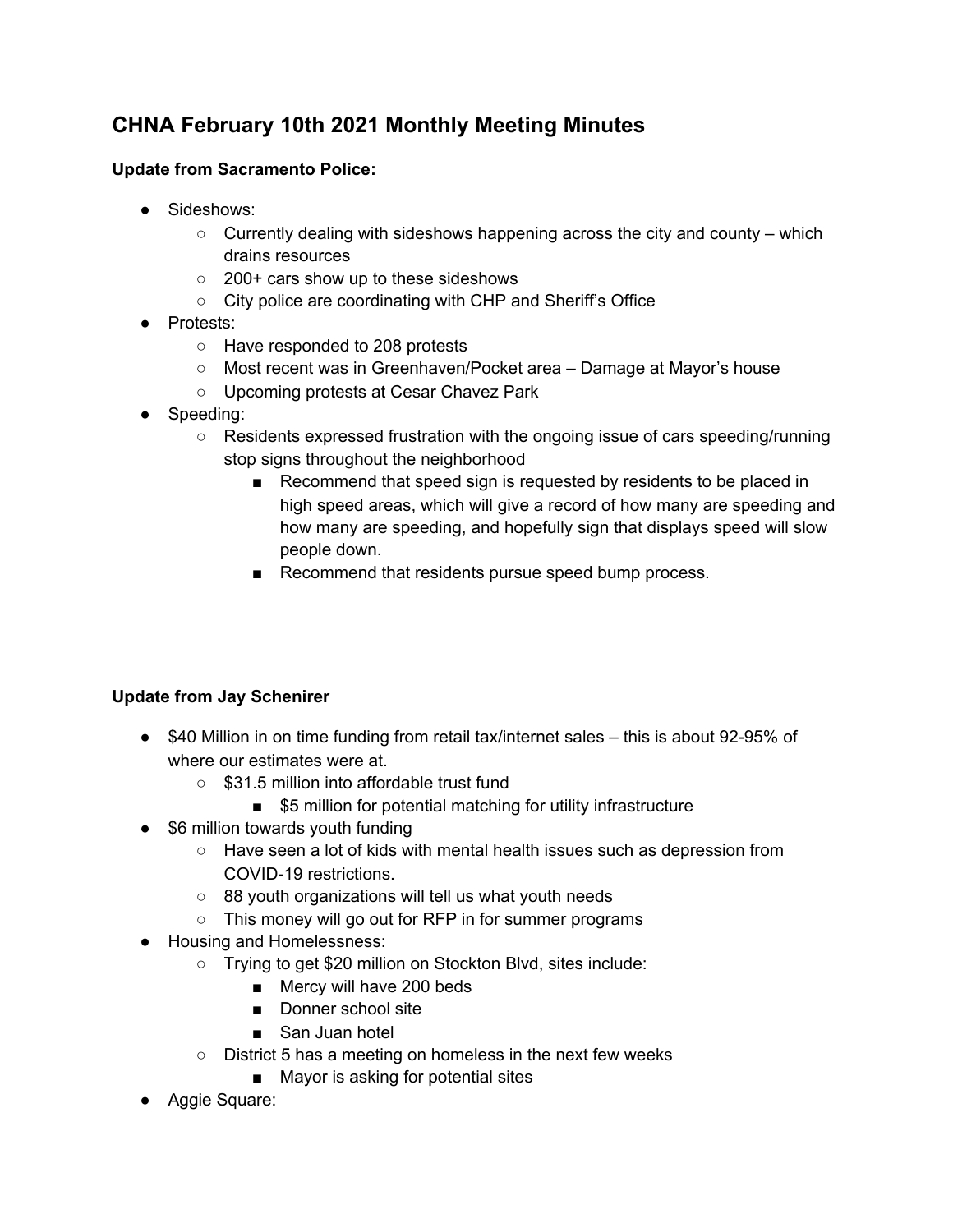○ Units available on Stockton blvd that are affordable or for workforce

#### **Questions from Residents:**

• How/when will the money be available from trust fund?

#### **Answer:** Jay:

 $\cdot$  This will be available immediately. Assuming Aggie Square happens \$400k a year will go into this fund. Discussion with County is ongoing for county to do that same thing we are doing with Aggie Sq. which could be an additional \$200k/year

· We are still developing guidelines but focused on aging corridors.

· Donner Site being developed by an affordable housing entity out of **Oakland** 

 $\cdot$  San Juan site – meeting with County as most of this is owned by the county

· Expressed support for a mix of affordable and market rate housing on **Stockton** 

- Neighbors expressed concerns about the affordable housing being built south of  $21<sup>st</sup>$
- Status update on homeless camp on Stockton blvd? Neighbors concerned about those moved from property to sidewalk/bike lane – this is very unsafe.
	- $\circ$  No update, will have staff follow up with CHNA. It was shared that the property owner has had difficult with clean up because of high costs.

# **Library Update:**

- Library is now open!
- Masks are required with a one hour time limit
- Check website[:](http://sac.library.org/reopening) [sac.library.org/reopening](http://sac.library.org/reopening) for additional details
- Sasha from the library had a question about history of the garden She was steered to Rose Cabral.

# **Committee Updates:**

● Upcoming Events: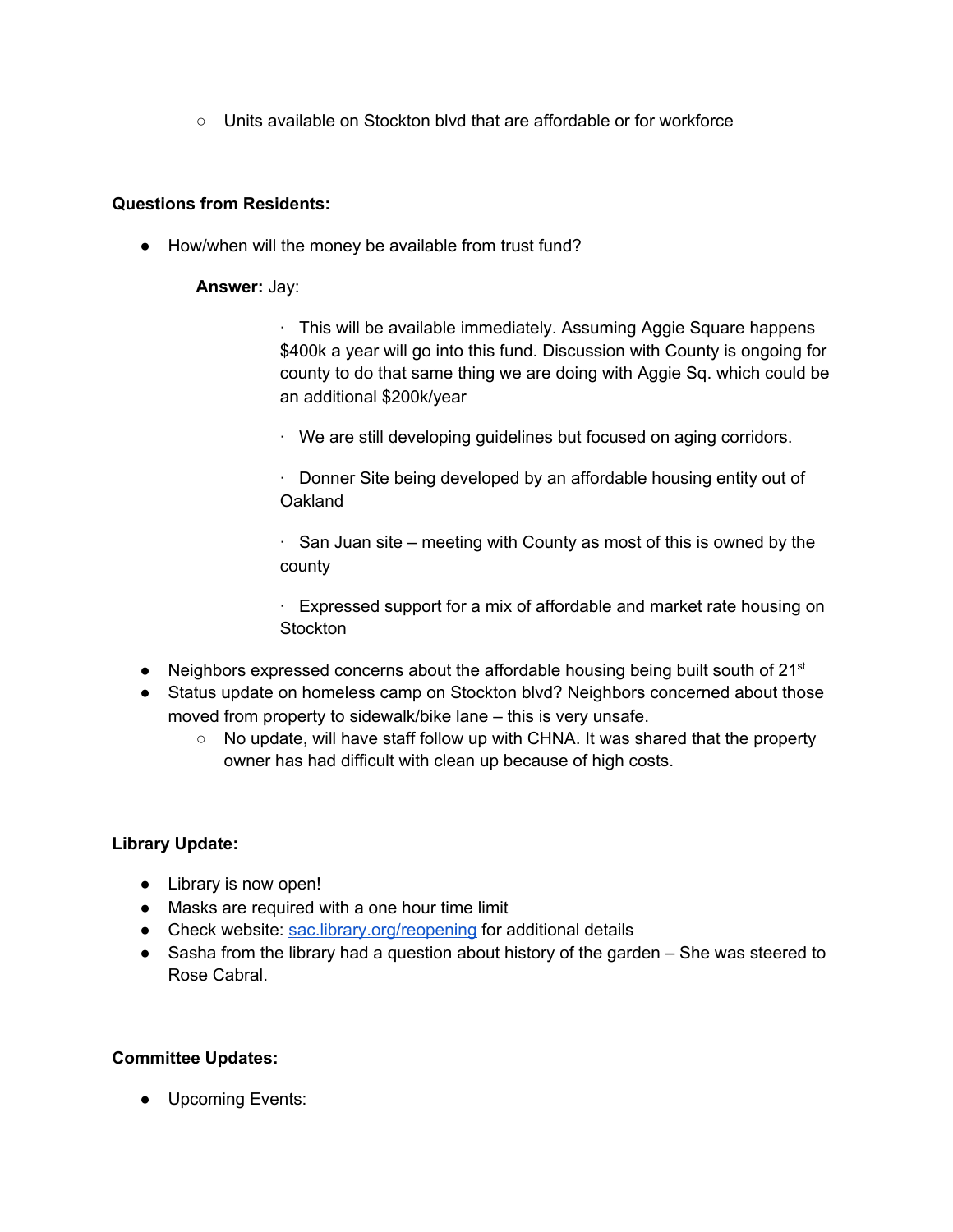- Easter Carnival April 4
	- Not sure what it will look like this year
- Welcoming Committee:
	- $\circ$  Looking to start this back up Chelsea will be connecting with KC to take the lead on this.
- Park Committee:
	- Hoping Mark Herrington will be able to return as the lead
	- Working on putting together the priorities for the park
	- $\circ$  Everyone should start considering the wading pool what should replace it? Splash pad?
	- What should we do as far as the restrooms?
- Communications Committee:
	- Working on updating the website
	- Need help with communications flyers, etc.
	- Looking for people who are experienced in communicating with neighborhoods

# **Mercy Housing Presentation:**

- Will be going in at the John's Furniture site 4995 Stockton Blvd
- Mercy is a non-profit affordable housing developer, has been in Sacramento for 30 years
- 200 units proposed looking at approval near end of August
	- $\circ$  Retail type building at front of complex on Stockton blvd, will be 4 story building
		- Offices on first floor will include community rooms
		- 1 main building, 9 apartments and 13 triplexes
- Will be a phased approach to building based on state funding availability
	- $\circ$  First phase will be 125 units including triplexes, main retail building, park and 4 of the 3 story apartment buildings
- Units are income restricted 30%-70% AMI
- Management will be on site with 2 staff living on site as well as janitorial and maintenance staff
- Will have resident services such as afterschool programs, assistance with any lease problems, assistance to gaining services
- All residents have a lease with "house rules" and have to annually recertify that they meet income guidelines required by state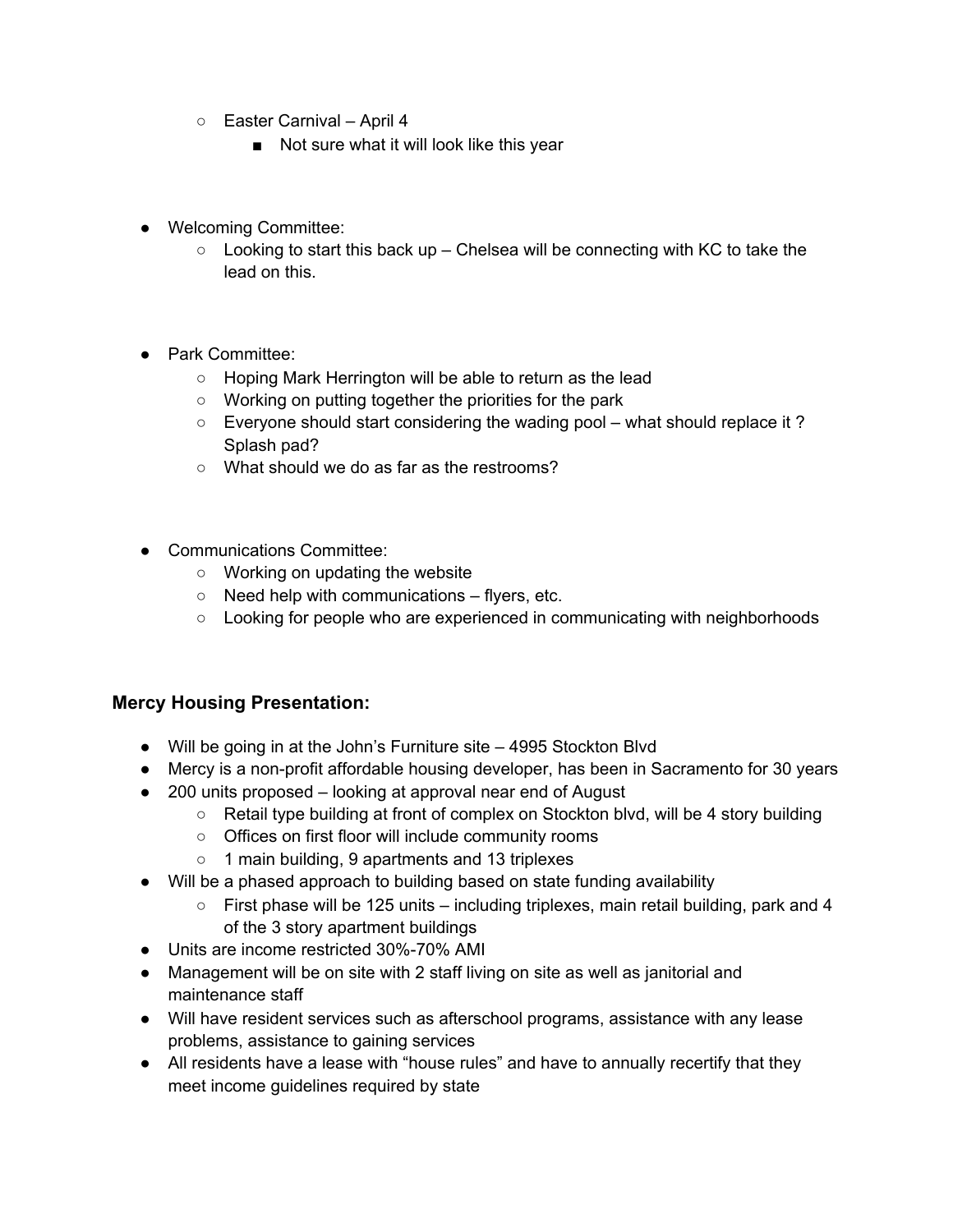# ● **What to expect:**

- Along Northern border 2 story triplex with 15 foot setback and greenbelt between buildings and current residents that back to property
	- Wall would extend Northern border
- $\bullet$  To meet density requirements  $-3$  story walk-up apartment style building  $-$  with tuck under parking
	- $\circ$  Ground flood will have 5 units, and will shield parking so it will look like drive-ways
	- Designed as private streets but will meet public street requirements with have speed bumps
	- $\circ$  Will have connections on 54<sup>th</sup> and 23<sup>rd</sup> to Stockton
- Will not be gated but will have indicators that this is a private street
- Parking:
	- 296 parking units or 1.4 spots per unit

# **Neighbor Questions/Comments/Concerns:**

- Neighbor relayed concern around prostitution/gang activity
- Question: Wall behind 22<sup>nd</sup> concerned about privacy as the units proposed for northern border will be 2 story – how tall will wall be? And are there windows that face that way?
	- **Answer:** Code requires 6 foot fence, and Mercy has to abide by code cannot ask city for variance. Trees will be planted along this stretch as well but new trees won't necessarily provide additional privacy right away.
- Question: Parking restrictions? On 21<sup>st</sup> most people have numerous cars is there visitor parking or parking permits?
	- **Answer**: permitted parking on private property, need to partner with neighborhood in surrounding area to continue conversations.
- Neighbors expressed concern related to parking issues on 22<sup>nd</sup>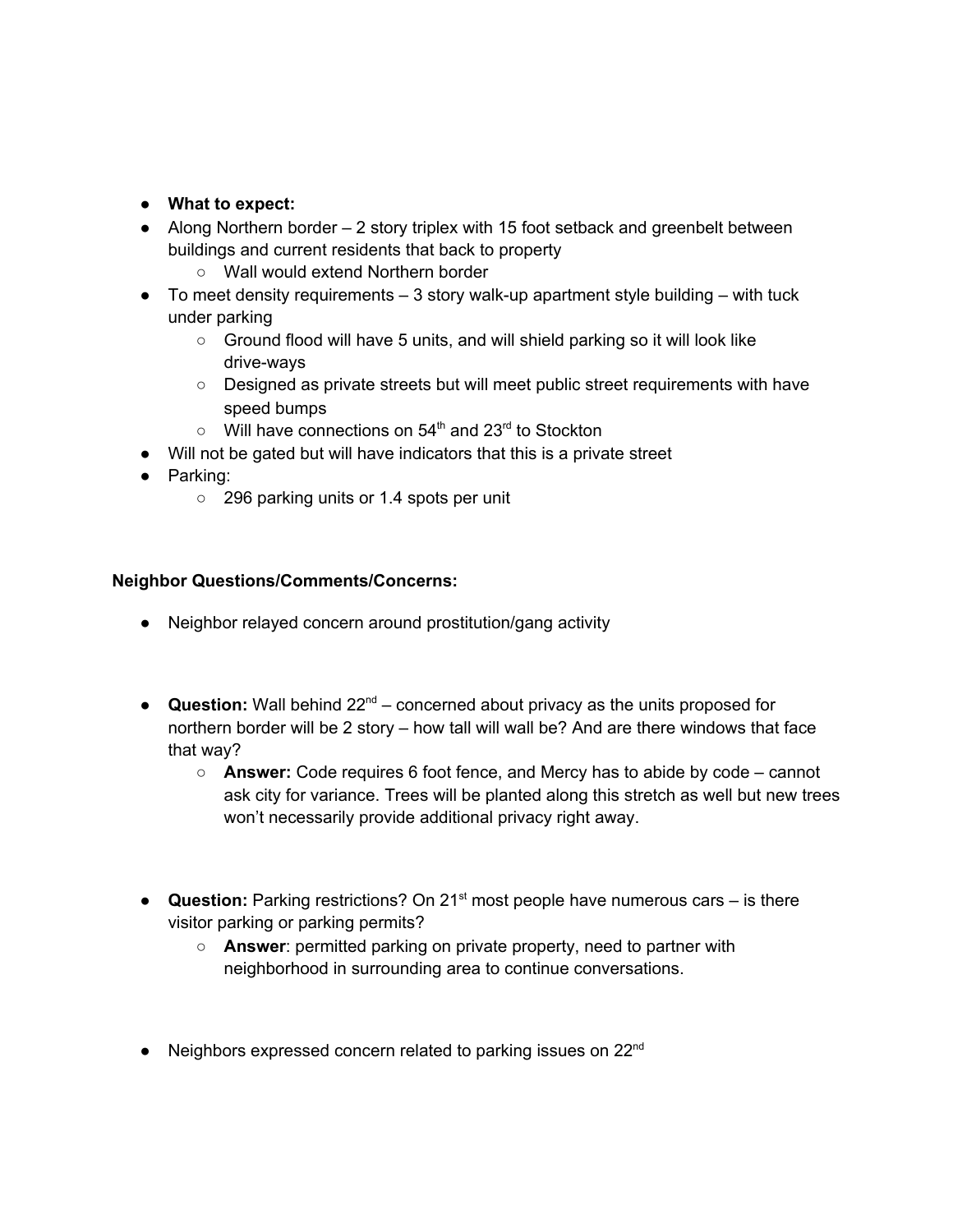- Concerns around potentially people camping out in the 15 foot space between fences and new triplexes
- **Question:** What is time period for phase 1 ? When/How long?
	- **Answer**: Working on finalizing financing package likely by end of 2021, construction will begin  $3<sup>rd</sup>$  quarter of 2022, with about 16 months of construction
- **Question:** What is pet policy?
	- **Answer:** Pending
- Neighbors mentioned offering proposals to Mercy re: parking, fence height, etc.
- **Question:** Estimated number of residents? What is impact on schools?
	- **Answer:** 3 bedroom apartment has 7 max occupancy.
	- Mark Twain Elementary School is supporting due to getting new students was looking at shutdown due to low enrollment
	- Onsite staff for maintenance and security
	- PBID private patrol
- **Question:** Concern that could see upwards of 700 additional residents which will not be enough parking
	- **Answer:** Many residents are youth and low income, may not have multiple cars. Currently no plans for extra parking.
- **Question:** What will impact be on parks/youth after school programs?
	- **Answer:** Cannot predict age groups that ultimately will live here. Will have after school programs and a pocket park on site.
- Question: Are 54<sup>th</sup> throughway and height of fence done deal?
	- **Answer:** We are required to ascribe to the spirit/letter of the law. Cannot ask for variance and have to have fire access.
	- $\circ$  Still early in process just beginning outreach happy to continue to connect and discuss pending concerns